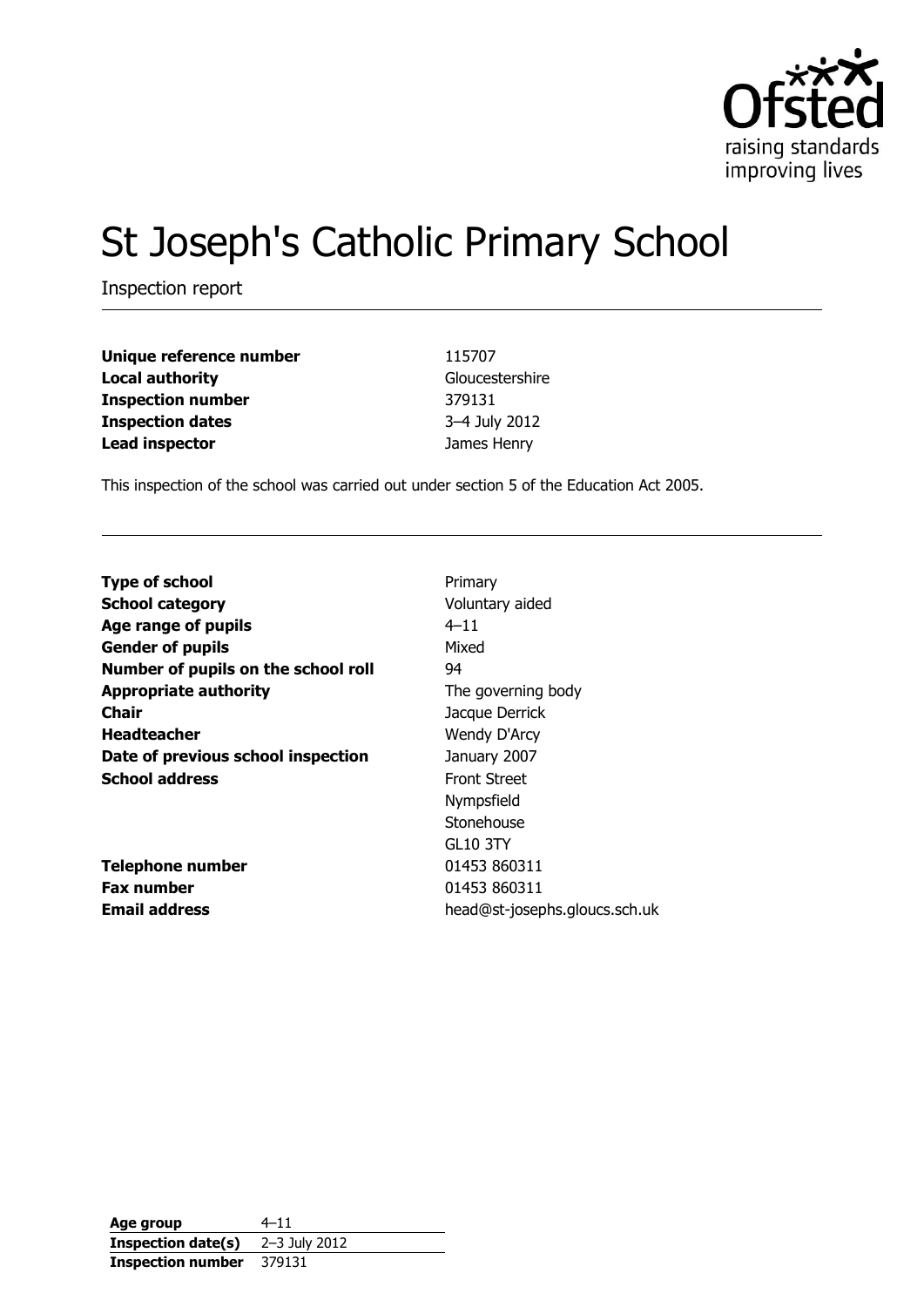

You can use Parent View to give Ofsted your opinion on your child's school. Ofsted will use the information parents and carers provide when deciding which schools to inspect and when.

You can also use Parent View to find out what other parents and carers think about schools in England. You can visit www.parentview.ofsted.gov.uk, or look for the link on the main Ofsted website: www.ofsted.gov.uk

The Office for Standards in Education, Children's Services and Skills (Ofsted) regulates and inspects to achieve excellence in the care of children and young people, and in education and skills for learners of all ages. It regulates and inspects childcare and children's social care, and inspects the Children and Family Court Advisory Support Service (Cafcass), schools, colleges, initial teacher training, work-based learning and skills training, adult and community learning, and education and training in prisons and other secure establishments. It assesses council children's services, and inspects services for looked after children, safeguarding and child protection.

Further copies of this report are obtainable from the school. Under the Education Act 2005, the school must provide a copy of this report free of charge to certain categories of people. A charge not exceeding the full cost of reproduction may be made for any other copies supplied.

If you would like a copy of this document in a different format, such as large print or Braille, please telephone 0300 123 4234, or email enquiries@ofsted.gov.uk.

You may copy all or parts of this document for non-commercial educational purposes, as long as you give details of the source and date of publication and do not alter the information in any way.

To receive regular email alerts about new publications, including survey reports and school inspection reports, please visit our website and go to 'Subscribe'.

Piccadilly Gate Store St **Manchester** M1 2WD

T: 0300 123 4234 Textphone: 0161 618 8524 E: enquiries@ofsted.gov.uk W: www.ofsted.gov.uk



© Crown copyright 2012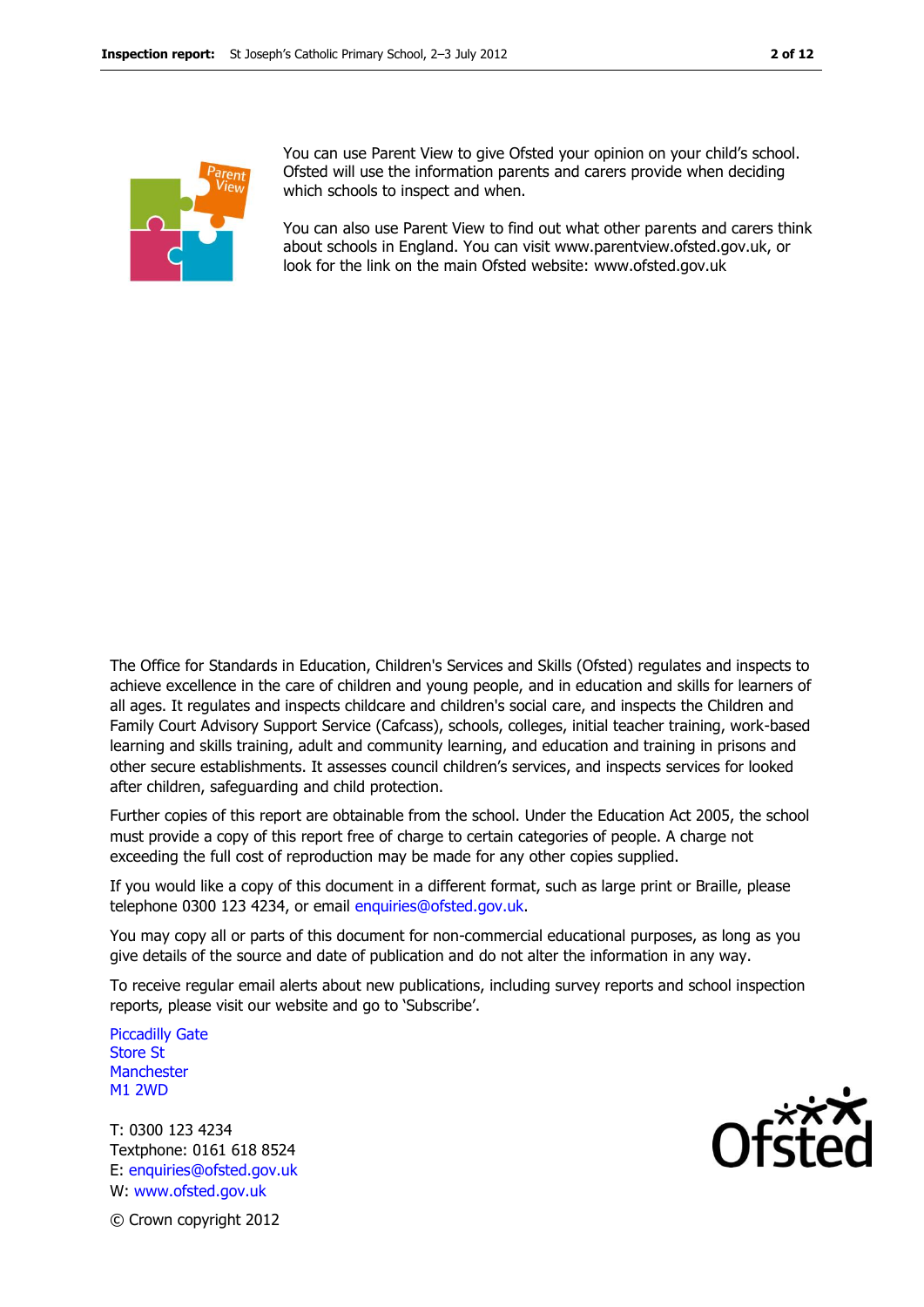# **Introduction**

Inspection team

James Henry Additional inspector

This inspection was carried out with two days' notice. The inspector visited ten lessons and one assembly and observed five teachers. Meetings were held with senior teachers, the Chair of the Governing Body and a group of pupils. The inspector took account of the responses to the on-line Parent View survey in planning the inspection, observed the school's work, and looked at school selfevaluation documents and improvement plans, assessments showing pupil progress, teachers' planning and documents regarding the safeguarding of pupils. As well as staff and pupil questionnaires, 75 were received from parents and carers and analysed.

# **Information about the school**

St Joseph's is a much smaller than the average-sized primary school. Almost all the pupils are of White British heritage with English as their first language. The proportion of pupils known to be eligible for free school meals is well below the national average. The proportion of disabled pupils and those with special educational needs supported at school action plus or with a statement of special education need is broadly average. Pupils are taught in mixed-age classes apart from children in the Early Years Foundation Stage who are taught in a single Reception class. The school meets the current floor standards that the government set as a minimum requirement for the attainment and progress of pupils. Since the previous inspection in January 2007, there have been significant staffing changes including two headteachers and an acting headteacher. The present headteacher was appointed in April 2011.

The school has achieved an Eco-School bronze award.

There is pre-school provision on site that is not managed by the governing body and was not part of the inspection.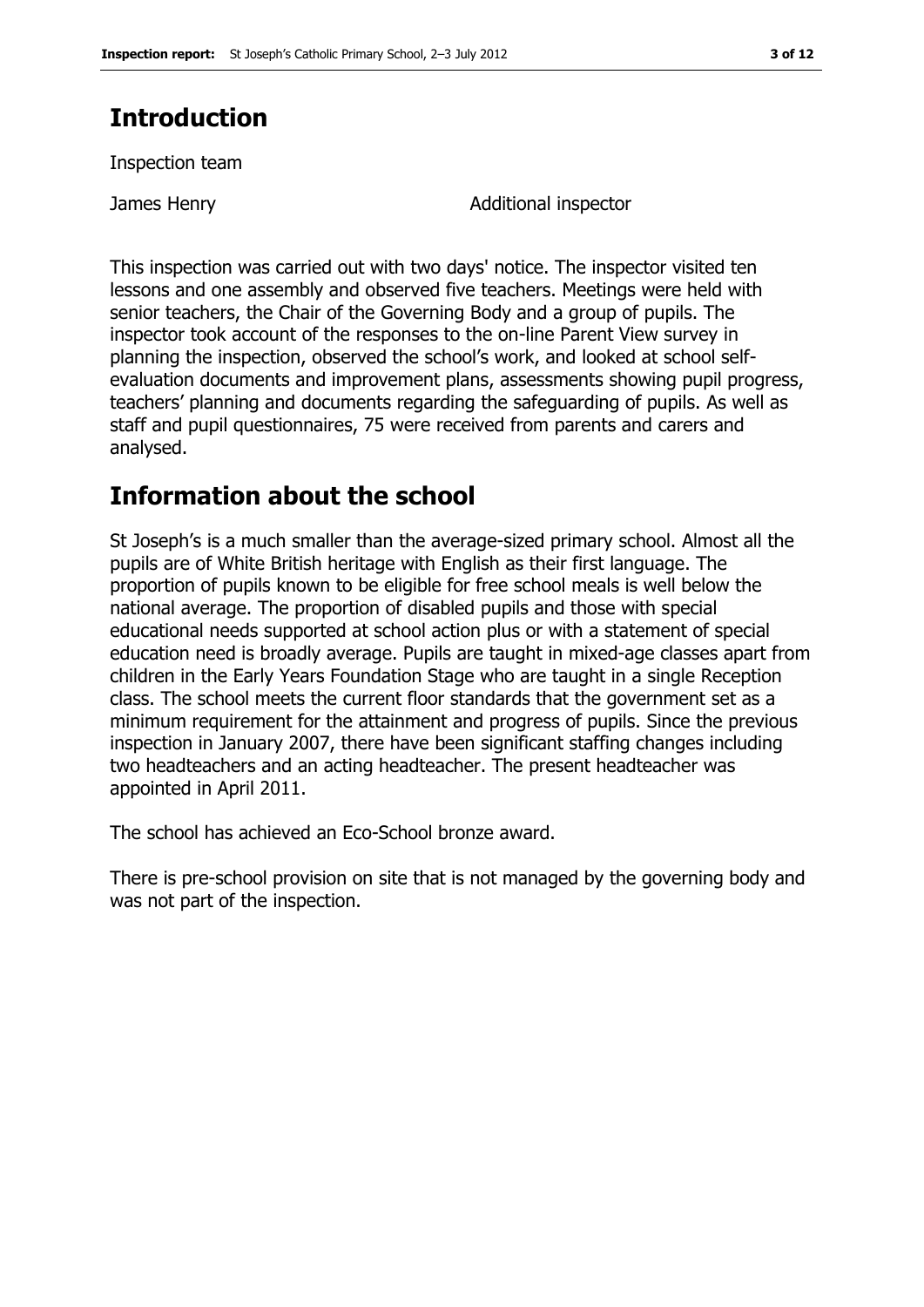# **Inspection judgements**

| <b>Overall effectiveness</b>          |   |
|---------------------------------------|---|
|                                       |   |
| <b>Achievement of pupils</b>          | 3 |
| <b>Quality of teaching</b>            | 3 |
| <b>Behaviour and safety of pupils</b> |   |
| <b>Leadership and management</b>      |   |

## **Key findings**

- This is a satisfactory school. It is not good because pupils' achievement is satisfactory and progress in writing is not as good as in reading and mathematics. Schools whose effectiveness is judged satisfactory may receive a monitoring visit by an Ofsted inspector before their next section 5 inspection.
- Attainment by the end Key Stage 2 is broadly average and on a rising trend because pupils are beginning to make accelerated progress, particularly in reading and mathematics across Key Stage 2. However, opportunities to allow pupils to practise their writing skills in other subjects are not consistently planned. Also pupils do not have individual challenging targets to aim for in writing.
- While teaching is satisfactory, it is improving, with some good teaching observed during the inspection. Staff work well together. However, while there are examples of teachers sharing good practice, there are missed opportunities to share this good practice widely across the school and provide pupils, particularly the more able, with activities that allow them to learn for themselves.
- Pupils are eager to learn and feel safe in school because behaviour is good. There are good relationships throughout the school, with pupils confident that staff will quickly address any problems that may arise.
- The headteacher, in a short space of time, has accurately identified the areas that needed to be addressed in the school and focused on managing the performance of teachers and improved the quality of teaching through rigorous monitoring and feedback. Newly appointed senior leaders have begun to monitor teaching and hold staff to account for pupils' progress, but this is at an early stage of development and has not had a full impact on improving pupils' achievement, especially in writing.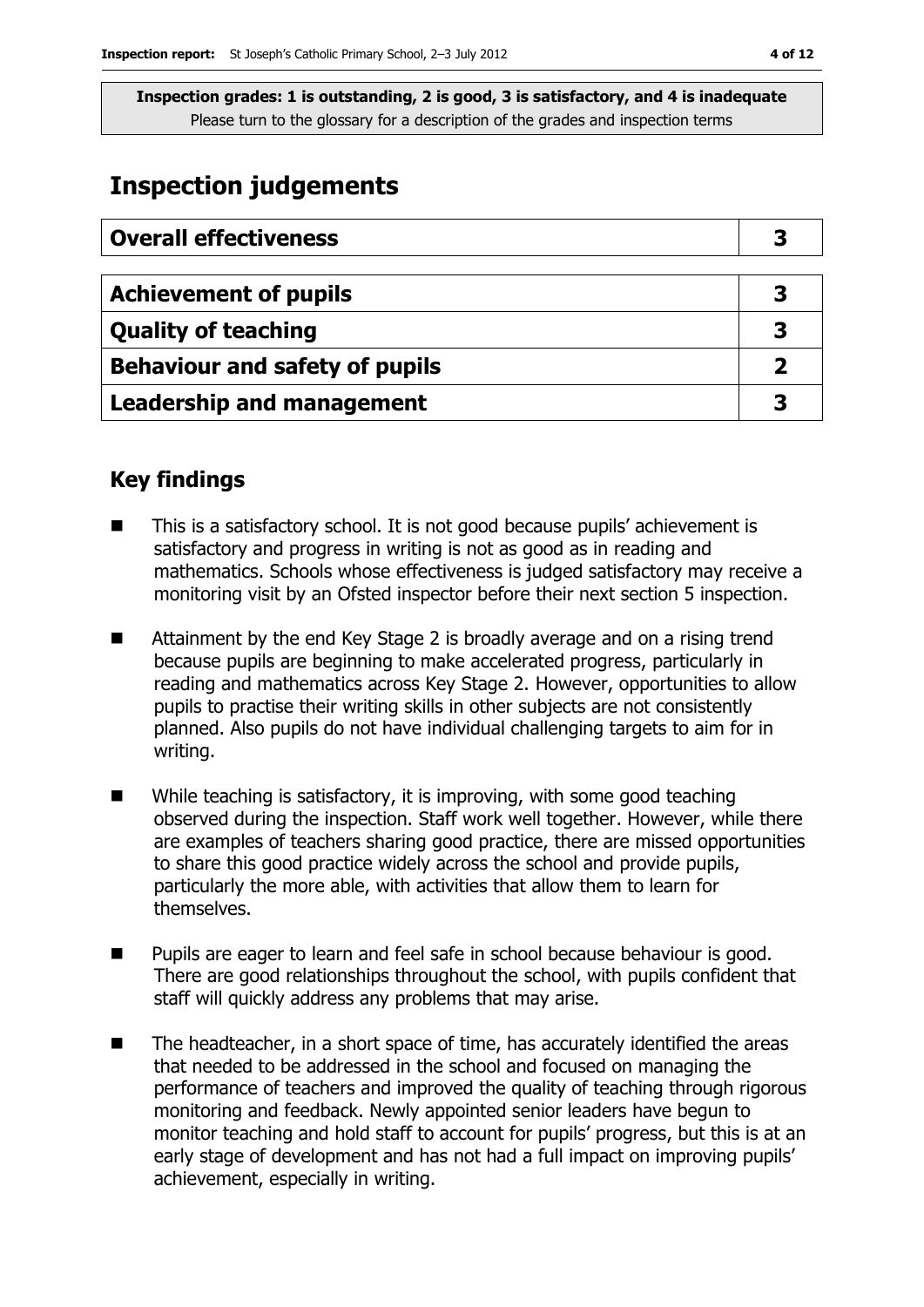## **What does the school need to do to improve further?**

- Raise attainment by improving pupils' progress in writing across Key Stage 2 through:
	- planning consistent opportunities for pupils to practise their writing skills in  $\equiv$ other subjects
	- monitoring the progress of average-ability pupils in writing to quickly identify and address any underperformance
	- providing individual targets for pupils in writing.  $\equiv$
- Improve the quality of teaching and learning so that it is consistently good by:
	- providing more opportunities for pupils to learn for themselves, especially the more able
	- sharing the good practice in teaching that already exists in the school
	- ensuring teaching assistants are fully effective in supporting pupils' learning by providing appropriate professional training.
- $\blacksquare$  Strengthen the role of senior leaders in supporting the headteacher by:
	- embedding their work in monitoring and evaluating the quality of teaching to increase the rate at which pupils learn
	- ensuring they regularly hold staff to account for pupils' progress, especially in writing
	- ensuring they are held to account by the governing body.

## **Main report**

#### **Achievement of pupils**

Children enter the Early Years Foundation Stage with skills and abilities broadly expected for their age and make satisfactory progress in all six areas of learning. Hence, children enter Year 1 with basic skills in reading, writing and mathematics that are expected for their age. In Key Stages 1 and 2, achievement is satisfactory overall but improving. The rate at which pupils learn is beginning to accelerate, especially in reading and mathematics across Key Stage 2. School assessments, pupils' work and the unvalidated results from national tests in 2012 at the end of Key Stage 2 indicate that attainment is set to rise to well above expected levels in both English and mathematics. School monitoring data indicate that pupils make the progress needed to embed the rise in attainment. Attainment in reading by the end of Key Stage 1 and Key Stage 2 is above average.

This increasing rate at which pupils learn was seen in lessons. Disabled pupils and those with special educational needs make better progress than previously because activities in lessons are more effectively matched to their needs. In one lesson, for example, older pupils made good progress in developing their speaking and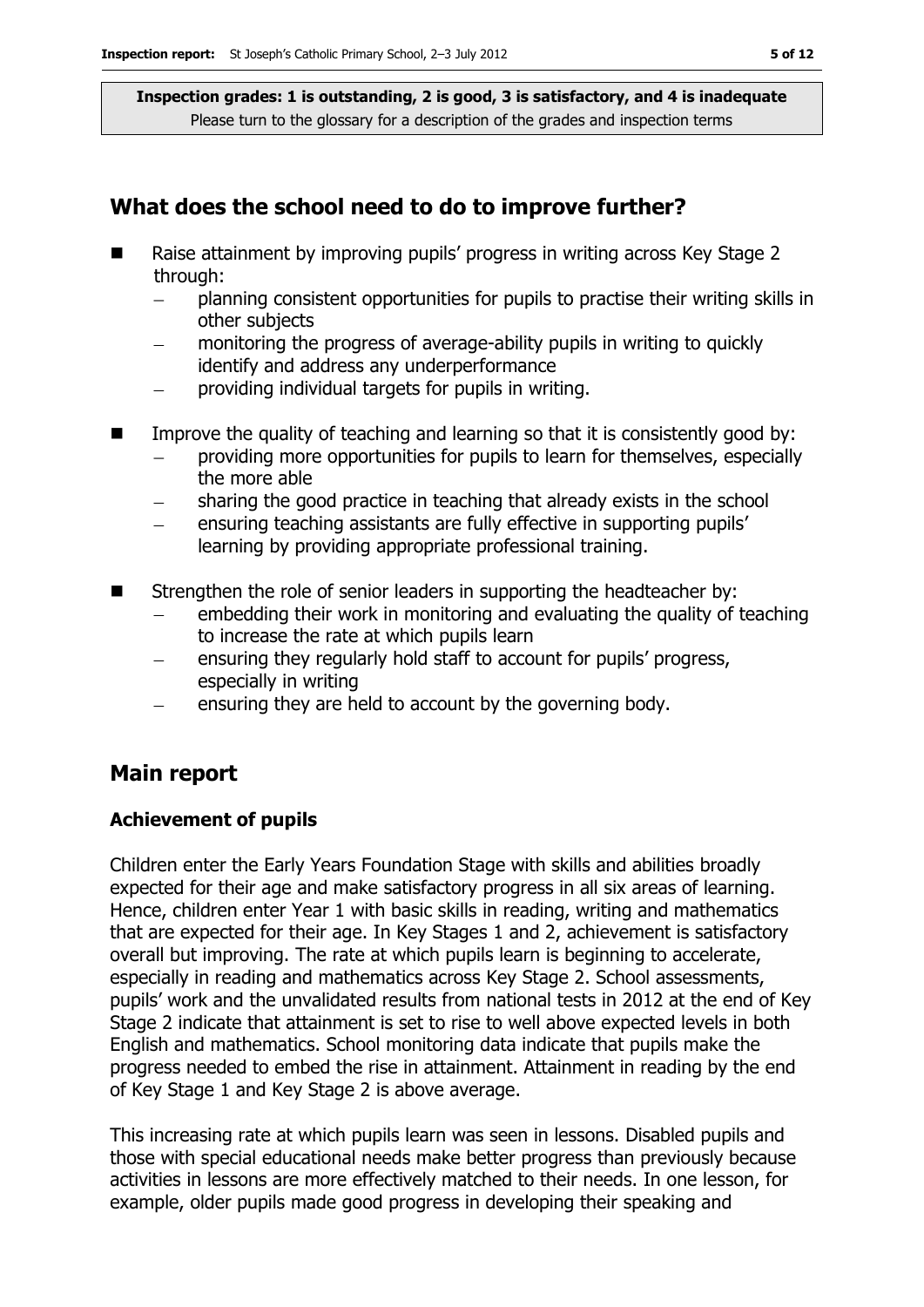reasoning skills through writing and reading out persuasive letters about controversial topics, such as, 'Is it better to have money rather than be happy?' Pupils were then given constructive feedback by the class on how well they had argued their case. This not only developed pupils' writing and vocabulary skills but also challenged their ability to reason and promoted their self-confidence.

Most parents and carers who responded to the questionnaire felt that their child was making good progress. This is becoming an increasingly accurate point of view because while pupils' achievement is satisfactory overall, their progress is now improving, with rising attainment by the end of Year 6.

#### **Quality of teaching**

The quality of teaching is satisfactory, although the very large majority of parents and carers who responded to the questionnaire believe that their children are taught well. Inspection findings show that while the quality of teaching is satisfactory, it is improving, with an increasing amount of good teaching in the school. As a result, the rate at which pupils learn in both Key Stage 1 and Key Stage 2 is accelerating. For example, better teaching was observed when lessons were constantly planned to meet the needs of different groups of pupils. It was a regular feature in these lessons for more-able pupils to be given tasks to complete instead of listening to the whole-class input by the teacher. However, there were occasions when activities for more-able pupils did not fully challenge their ability to investigate and learn for themselves.

Disabled pupils and those with special educational needs are supported well by teaching assistants and, as a result, they take an active part in lessons. While teaching assistants are generally engaged in supporting other pupils' learning, there are occasions when they miss teaching opportunities, particularly in extending pupils' understanding when responding to their questions.

Pupils' work is marked regularly with appropriate comments to help the pupils improve, although this is more consistent in English in some classes than in mathematics. Regular use of assessment by teachers to monitor pupils' progress is now more embedded in the school. Consequently, pupils are given group targets and use them to improve their work. However, while these are not fully effective in increasing pupils' progress in writing, evidence in pupils books show progress in writing is accelerating by the end of Year 6.

Pupils of all ages show good concentration in lessons. For example, younger pupils were focusing well on finding the reasons why a poem was exciting. There was good teacher input in developing pupils' understanding of the use of adjectives to make writing more interesting for the reader.

Pupils are taught basic reading skills effectively, with teachers hearing pupils read regularly. Younger pupils blend sounds to read unfamiliar words and use their good vocabulary skills to understand what they are reading. However, there is not yet a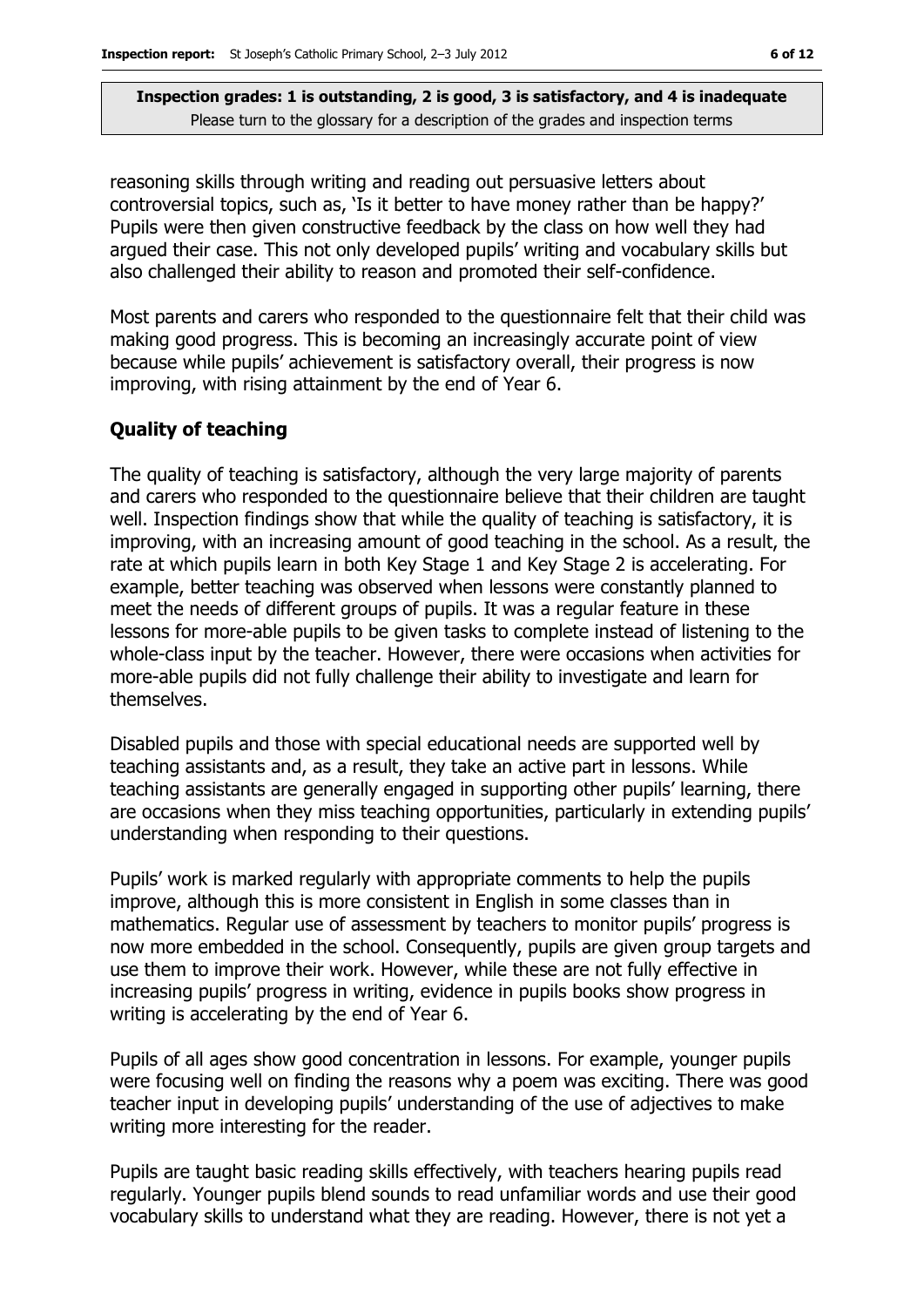consistent scheme of work between Key Stage 1 and Key Stage 2 to teach basic reading skills to support any pupil falling behind in Key Stage 2.

Teachers, including staff in the Early Years Foundation Stage, give pupils regular opportunities to cooperate and work together and provide constant praise to increase pupils' self-confidence and promote their spiritual, moral, social and cultural development.

## **Behaviour and safety of pupils**

Behaviour is typically good in lessons and around the school. This is supported by the views of the very large majority of parents and carers in their responses to the questionnaire. They felt that behaviour is good and that the school deals effectively with any forms of bullying.

In the responses to their questionnaire, pupils said that behaviour was good and, consequently, they felt safe in school. They felt that there was no real bullying of any kind in school and that they had confidence in staff to deal with any disputes or arguments that may arise. When asked, pupils said that they might fall out on occasions but then quickly make friends again. They said that behaviour was generally good in the playground and whilst it could get a bit noisy in the dinner hall, it was because everyone was enjoying their food. Typically, relationships are good with pupils being polite, friendly and respectful to adults and each other.

Staff have high expectations and a consistent pastoral approach to managing pupils' behaviour. Consequently, all groups of pupils have a positive attitude to school, behave well in lessons and are keen to learn. The school keeps a detailed log of any incidents or accidents in school and the actions taken to resolve any situations that may arise.

Pupils are well aware of how to keep themselves safe and described the activities provided by the school to help them, for example anti-bullying week and the local community support officer talking to them about personal safety. They have a good appreciation of the need to be safe when using the internet and explained the school's approach to e-safety including the need for a firewall to stop unsuitable material being downloaded.

Attendance is above average and there have been no exclusions for a significant number of years.

## **Leadership and management**

The headteacher has focused relentlessly and successfully on raising pupil achievement by improving the quality of teaching. Consequently, there is now some good teaching in the school, with pupils making accelerated progress in both English and mathematics. This has involved both rigorous monitoring of lessons and working with the local authority and other schools to provide professional development for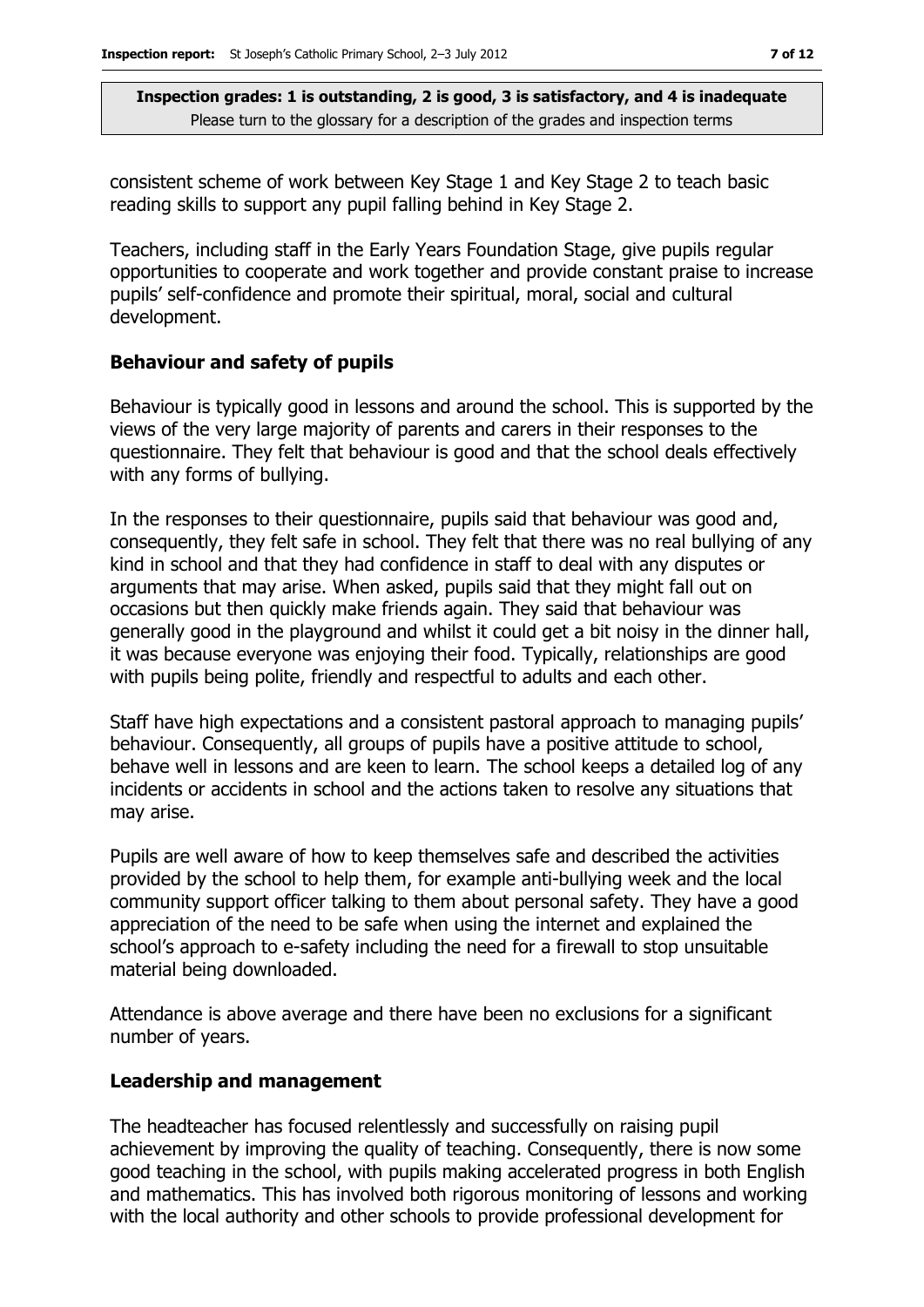staff, especially in ensuring teachers assess accurately pupils' attainment and progress. The headteacher has successfully introduced a new tracking system based on these accurate assessments and this is now used to identify and address underperformance. The governing body is becoming increasingly proactive in holding the school to account. This is partly because the headteacher has worked effectively with the governing body to provide it with the information and data about pupil attainment and progress to allow more challenge as well as support for the school. The headteacher has also worked successfully in involving parents and carers in the school and the impact of this was recognised in the very positive feedback in the parent and carer questionnaires.

In order to develop the school's capacity to improve further, new senior leaders have been appointed. They have made a useful start to monitoring the work of the school and meeting staff to discuss pupils' progress, but their role in supporting senior leaders is not fully embedded.

The curriculum is in the process of being reviewed using a two-year cycle that links subjects together to make learning more meaningful and to meet the needs of pupils in mixed-aged classes. Whilst it provides a broad and balanced approach to the teaching of different subjects, opportunities are not systematically planned to allow pupils to practise their basic skills, especially in writing. Pupils' spiritual, moral, social and cultural development is promoted well, for example through weeks based on specific themes, such as Awe and Wonder where pupils' understanding and experience of different faiths, cultures and traditions is broadened.

The school has effective arrangements to safeguard pupils. All staff are fully vetted before working in school and have received appropriate child protection training. There are clear roles and responsibilities within the school for child protection, including the identification of a nominated child protection officer and a deputy child protection officer if necessary.

The school has a strong commitment to promoting equality and tackling discrimination, as shown through the constant support given to disabled pupils and those with special educational needs to allow them to be fully involved in lessons and in the life of the school.

There have been rapid positive improvements to the school since the appointment of the present headteacher, including the improvement in the quality of teaching and rising attainment and increasing pupil progress based on more accurate assessments. As a result, the school is demonstrating that it has the capacity to improve.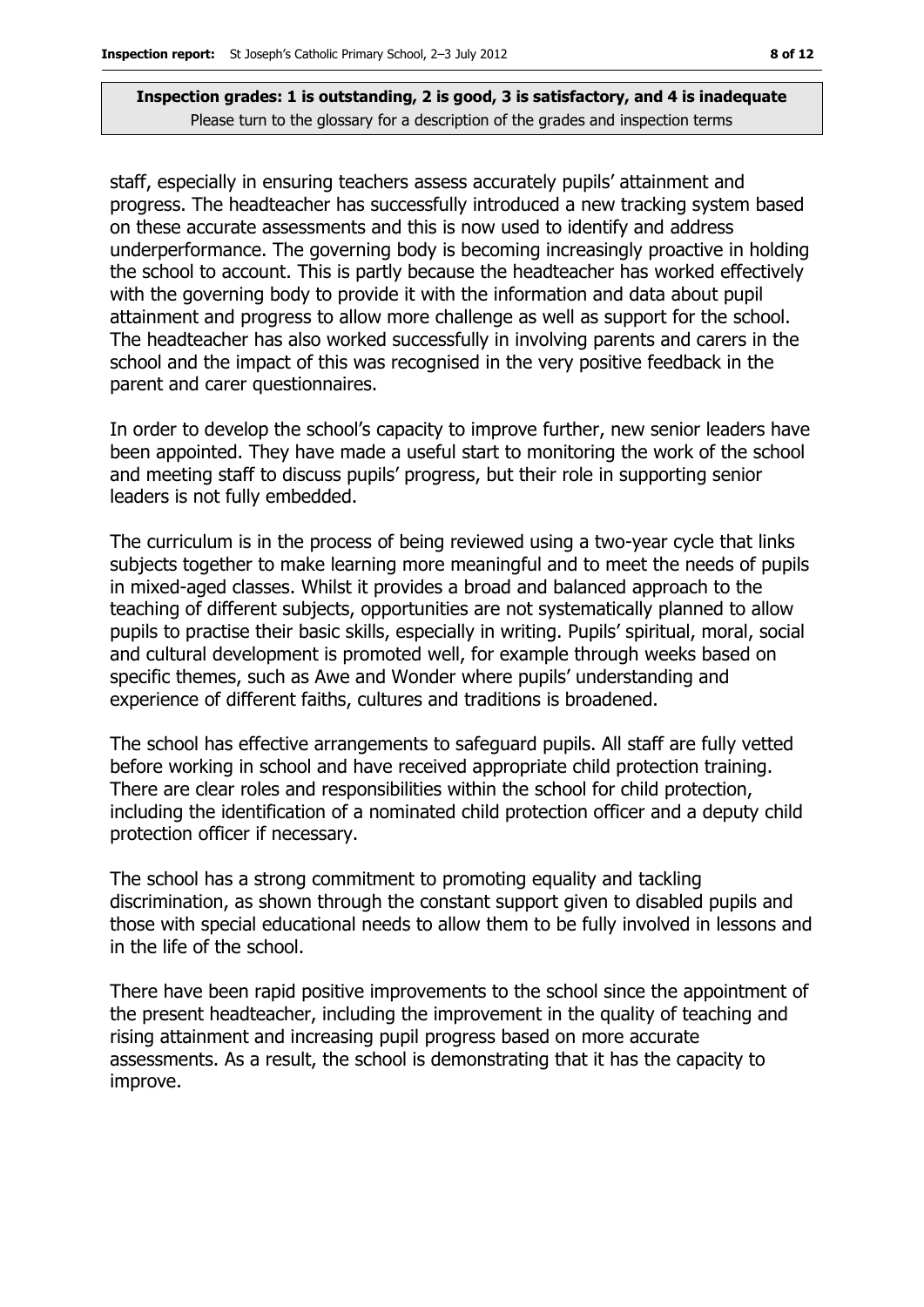# **Glossary**

#### **Grade Judgement Description** Grade  $1$  | Outstanding | These features are highly effective. An outstanding school provides exceptionally well for all its pupils' needs. Grade 2  $\Box$  Good These are very positive features of a school. A school that is good is serving its pupils well. Grade 3  $\parallel$  Satisfactory  $\parallel$  These features are of reasonable quality. A satisfactory school is providing adequately for its pupils. Grade 4 | Inadequate | These features are not of an acceptable standard. An inadequate school needs to make significant improvement in order to meet the needs of its pupils. Ofsted inspectors will make further visits until it improves.

## **What inspection judgements mean**

## **Overall effectiveness of schools**

|                         | Overall effectiveness judgement (percentage of schools) |      |                     |                   |
|-------------------------|---------------------------------------------------------|------|---------------------|-------------------|
| <b>Type of school</b>   | <b>Outstanding</b>                                      | Good | <b>Satisfactory</b> | <b>Inadequate</b> |
| Nursery schools         | 54                                                      | 42   |                     |                   |
| Primary schools         | 14                                                      | 49   | 32                  |                   |
| Secondary<br>schools    | 20                                                      | 39   | 34                  |                   |
| Special schools         | 33                                                      | 45   | 20                  |                   |
| Pupil referral<br>units |                                                         | 55   | 28                  |                   |
| All schools             | 16                                                      | 47   | 31                  |                   |

New school inspection arrangements have been introduced from 1 January 2012. This means that inspectors make judgements that were not made previously.

The data in the table above are for the period 1 September to 31 December 2011 and represent judgements that were made under the school inspection arrangements that were introduced on 1 September 2009. These data are consistent with the latest published official statistics about maintained school inspection outcomes (see www.ofsted.gov.uk).

The sample of schools inspected during 2010/11 was not representative of all schools nationally, as weaker schools are inspected more frequently than good or outstanding schools.

Primary schools include primary academy converters. Secondary schools include secondary academy converters, sponsor-led academies and city technology colleges. Special schools include special academy converters and non-maintained special schools.

Percentages are rounded and do not always add exactly to 100.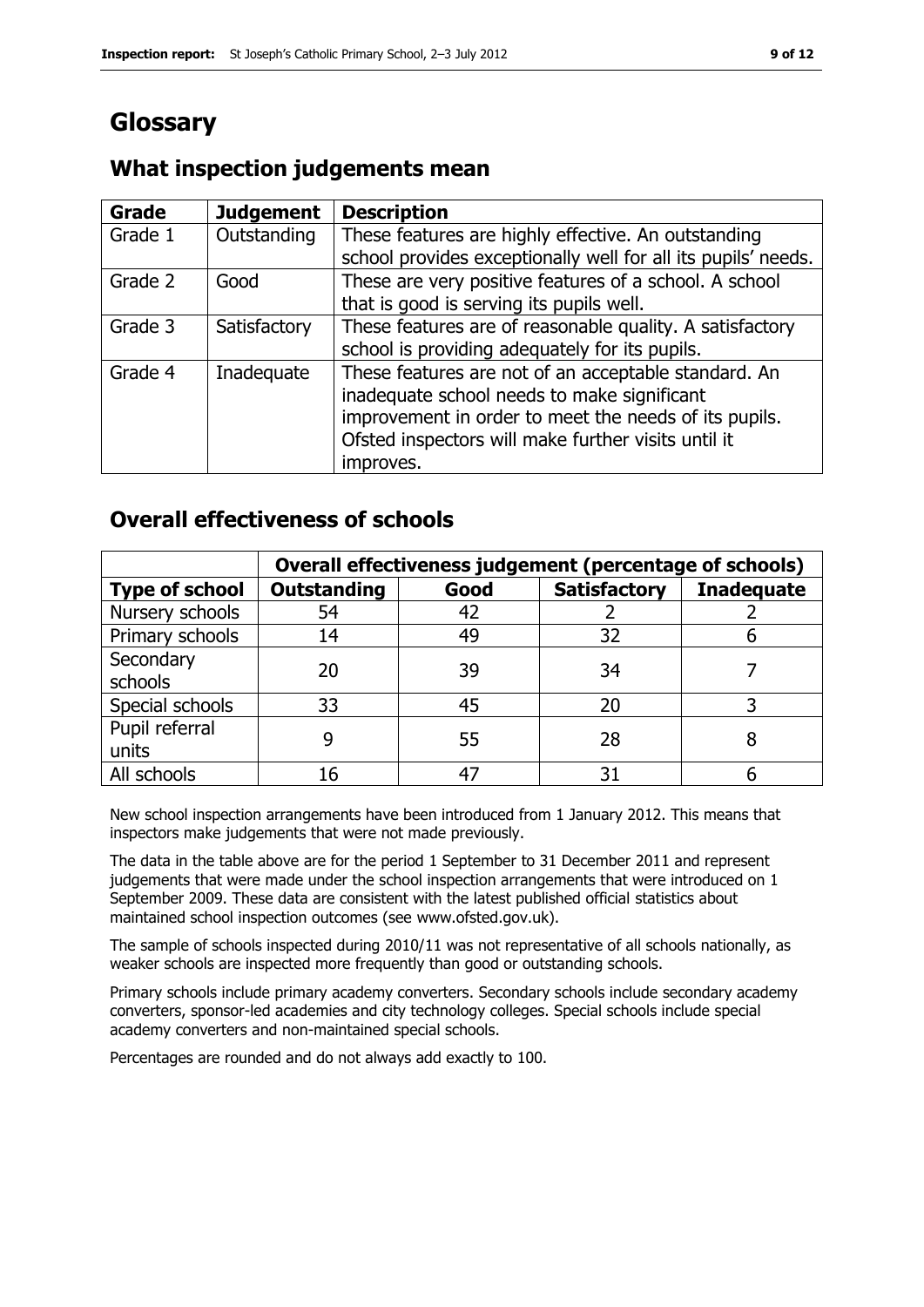# **Common terminology used by inspectors**

| Achievement:               | the progress and success of a pupil in their<br>learning and development taking account of their<br>attainment.                                                                                                        |
|----------------------------|------------------------------------------------------------------------------------------------------------------------------------------------------------------------------------------------------------------------|
| Attainment:                | the standard of the pupils' work shown by test and<br>examination results and in lessons.                                                                                                                              |
| Attendance                 | the regular attendance of pupils at school and in<br>lessons, taking into account the school's efforts to<br>encourage good attendance.                                                                                |
| <b>Behaviour</b>           | how well pupils behave in lessons, with emphasis<br>on their attitude to learning. Pupils' punctuality to<br>lessons and their conduct around the school.                                                              |
| Capacity to improve:       | the proven ability of the school to continue<br>improving based on its self-evaluation and what<br>the school has accomplished so far and on the<br>quality of its systems to maintain improvement.                    |
| Floor standards            | the national minimum expectation of attainment<br>and progression measures.                                                                                                                                            |
| Leadership and management: | the contribution of all the staff with responsibilities,<br>not just the governors and headteacher, to<br>identifying priorities, directing and motivating staff<br>and running the school.                            |
| Learning:                  | how well pupils acquire knowledge, develop their<br>understanding, learn and practise skills and are<br>developing their competence as learners.                                                                       |
| Overall effectiveness:     | inspectors form a judgement on a school's overall<br>effectiveness based on the findings from their<br>inspection of the school.                                                                                       |
| Progress:                  | the rate at which pupils are learning in lessons and<br>over longer periods of time. It is often measured<br>by comparing the pupils' attainment at the end of a<br>key stage with their attainment when they started. |
| Safety                     | how safe pupils are in school, including in lessons;<br>and their understanding of risks. Pupils' freedom<br>from bullying and harassment. How well the school<br>promotes safety, for example e-learning.             |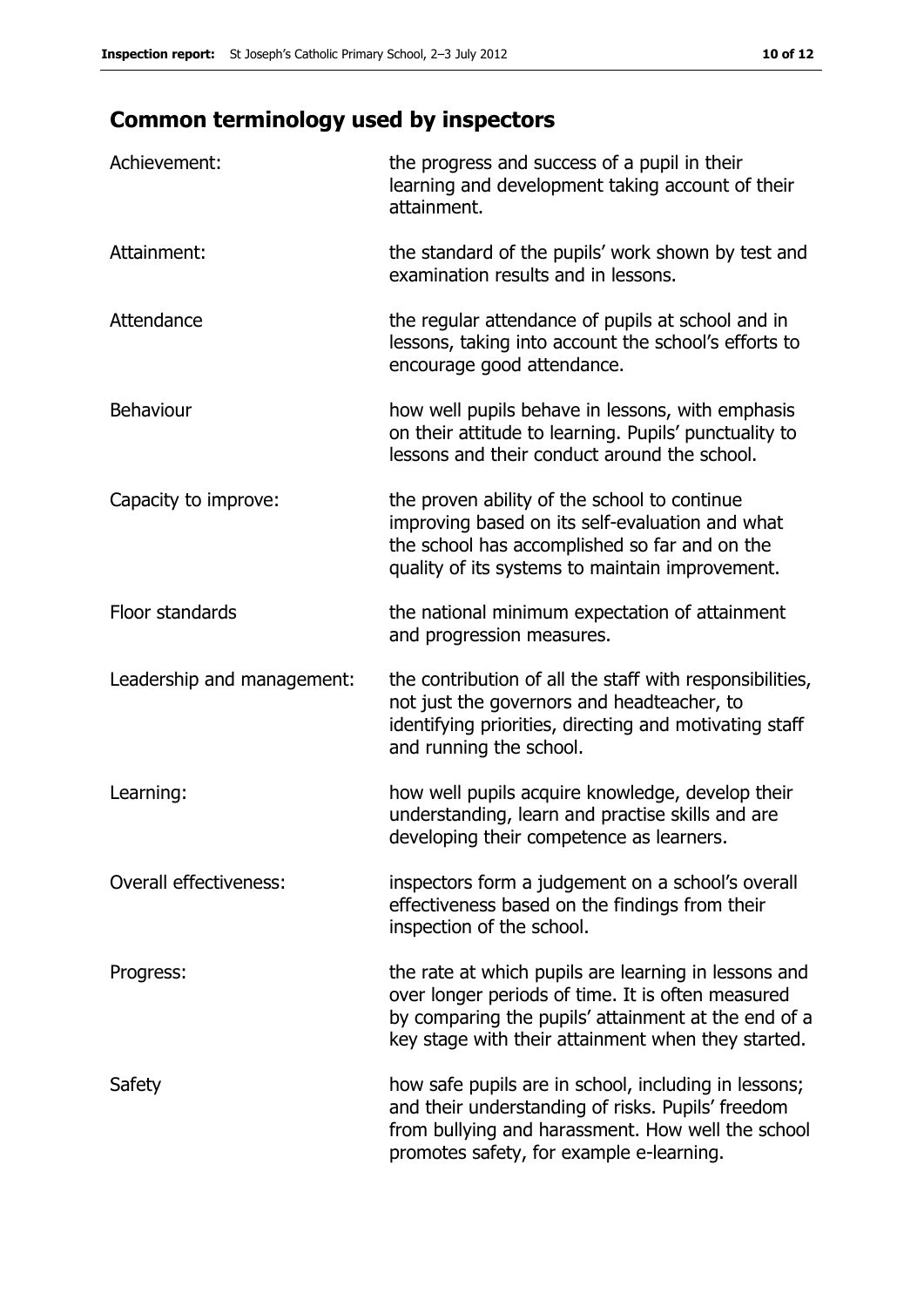#### **This letter is provided for the school, parents and carers to share with their children. It describes Ofsted's main findings from the inspection of their school.**

4 July 2012

Dear Pupils

#### **Inspection of St Joseph's Catholic Primary School, Stonehouse GL10 3TY**

Thank you for welcoming me to your school. I enjoyed talking to you and watching you learn in lessons. Your school gives you a satisfactory standard of education. You told me that you feel safe in school, that behaviour was good and you had confidence in teachers and other adults to deal with any concerns.

Here are some of the things I found at your school.

- You are keen to learn and concentrate well in lessons.
- Older pupils willingly help the younger ones and everyone is normally polite and friendly.
- You are beginning to make better progress, especially in reading and mathematics but less so in writing.
- The standards you reach by the end of Year 6 are getting higher.
- $\blacksquare$  Teaching, while satisfactory over time, is getting better, with teachers planning activities in lessons to meet your needs. However, chances are sometimes missed to allow you to learn more for yourselves.
- The senior teachers, who help your headteacher, have just started to check on how well other teachers are doing and need more time before they can show that they are making a real difference in helping you to improve further.

In order to help your school improve, I have asked the headteacher and governing body to do the following things.

- $\blacksquare$  Increase the progress you make in writing by giving you constant opportunities to practise your writing skills in other subjects and by giving you your own targets to help you improve in writing.
- Improve teaching so that it is constantly good through teachers sharing their good ideas and by giving you more opportunities to learn for yourselves.
- Make sure that the senior teachers, who support your headteacher, help to improve the quality of teaching and constantly check to make sure everyone makes good progress.

You can help by continuing to work hard and helping one another in lessons,

Yours sincerely

James Henry Lead inspector